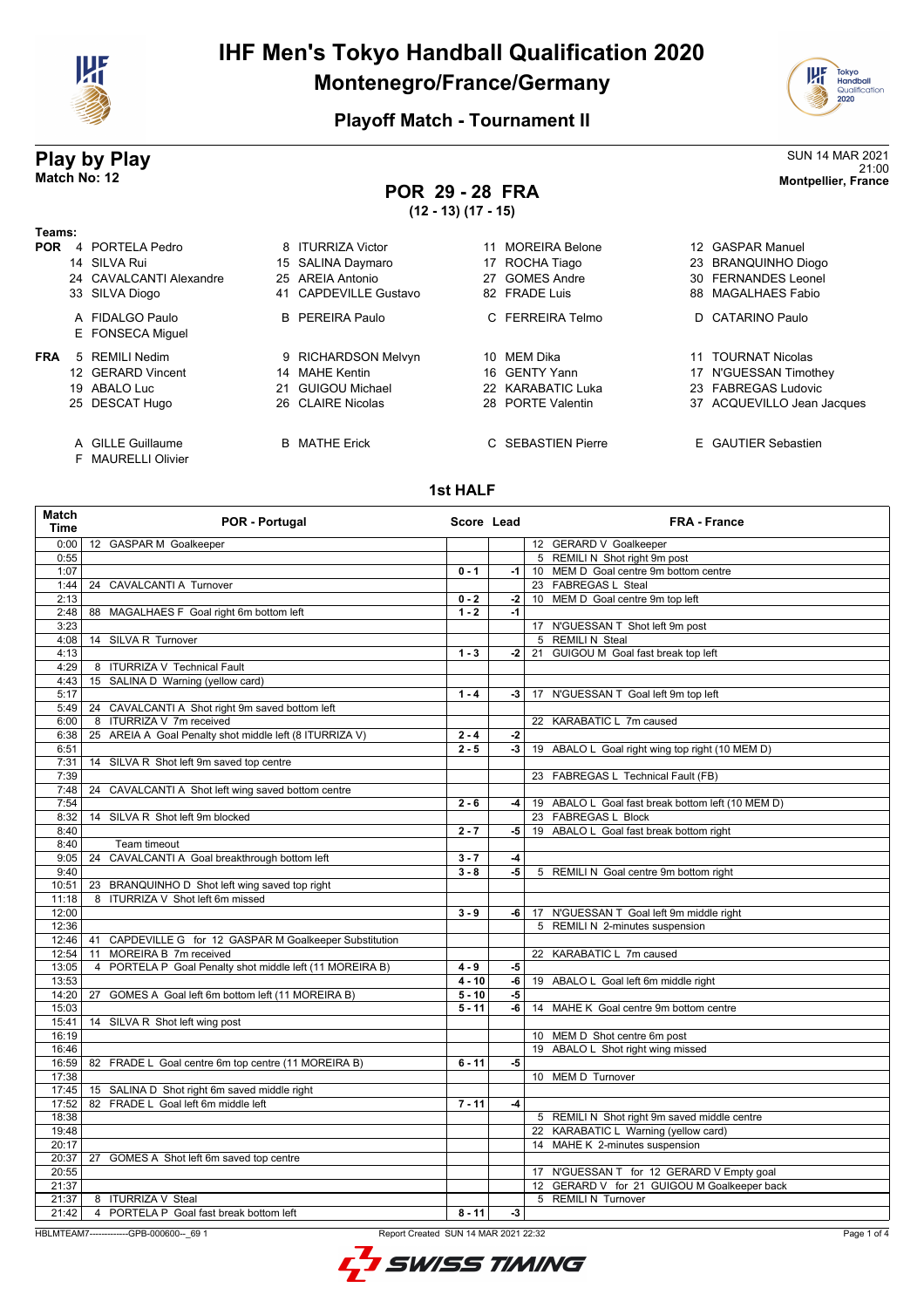

# **IHF Men's Tokyo Handball Qualification 2020 Montenegro/France/Germany**



## **Playoff Match - Tournament II**

#### **Play by Play** SUN 14 MAR 2021 21:00 **Match No: 12 Montpellier, France**

**POR 29 - 28 FRA (12 - 13) (17 - 15)**

## **1st HALF**

| <b>Match</b><br>Time | <b>POR - Portugal</b>                                | Score Lead |      | <b>FRA - France</b>                              |
|----------------------|------------------------------------------------------|------------|------|--------------------------------------------------|
| 21:55                |                                                      |            |      | 21 GUIGOU M for 12 GERARD V Empty goal           |
| 22:19                |                                                      |            |      | Team timeout                                     |
| 22:19                |                                                      |            |      | 12 GERARD V for 14 MAHE K Goalkeeper back        |
| 22:37                |                                                      | $8 - 12$   | -4   | 26 CLAIRE N Goal left 9m middle centre           |
| 23:31                | 82<br>FRADE L Goal left 6m top right (27 GOMES A)    | $9 - 12$   | -3   |                                                  |
| 24:14                |                                                      |            |      | N'GUESSAN T Shot centre 9m missed<br>17          |
| 24:47                | 27<br>GOMES A Shot centre 9m saved top left          |            |      |                                                  |
| 24:56                |                                                      |            |      | 22 KARABATIC L Shot centre 6m saved middle right |
| 25:27                |                                                      |            |      | 23 FABREGAS L 2-minutes suspension               |
| 25:46                | 82<br>FRADE L Goal left 6m top centre (11 MOREIRA B) | $10 - 12$  | $-2$ |                                                  |
| 25:58                |                                                      |            |      | N'GUESSAN T for 12 GERARD V Empty goal<br>17     |
| 26:42                |                                                      | $10 - 13$  | -3   | REMILI N Goal centre 9m middle right<br>5.       |
| 26:52                |                                                      |            |      | 12 GERARD V for 26 CLAIRE N Goalkeeper back      |
| 27:13                | 4 PORTELA P Goal right wing top left                 | $11 - 13$  | -2   |                                                  |
| 28:02                |                                                      |            |      | GUIGOU M Shot left wing saved top left<br>21     |
| 28:10                | MAGALHAES F Shot fast break saved middle right<br>88 |            |      |                                                  |
| 28:46                | MAGALHAES F 7m caused<br>88                          |            |      | 22 KARABATIC L 7m received                       |
| 29:05                |                                                      |            |      | 21 GUIGOU M Penalty shot saved top centre        |
| 29:44                | GOMES A Goal left 6m middle right<br>27              | $12 - 13$  | -1   |                                                  |

#### **2nd HALF**

| <b>Match</b><br><b>Time</b> | <b>POR - Portugal</b>                                                            | Score Lead |                         | <b>FRA - France</b>                                       |
|-----------------------------|----------------------------------------------------------------------------------|------------|-------------------------|-----------------------------------------------------------|
|                             | 30:00   41 CAPDEVILLE G Goalkeeper                                               |            |                         | 12 GERARD V Goalkeeper                                    |
|                             | 30:00   15 SALINA D for 41 CAPDEVILLE G Empty goal                               |            |                         |                                                           |
| 30:00                       | 41 CAPDEVILLE G Goalkeeper                                                       |            |                         |                                                           |
| 30:30                       | 15 SALINA D 7m received                                                          |            |                         | 28 PORTE V 7m caused                                      |
| 30:43                       | CAPDEVILLE G for 88 MAGALHAES F Goalkeeper back<br>41                            |            |                         |                                                           |
| 30:43                       | 25 AREIA A Goal Penalty shot top centre (15 SALINA D)                            | $13 - 13$  | 0                       |                                                           |
| 31:29                       |                                                                                  | $13 - 14$  | -1                      | 25 DESCAT H Goal left wing top right (17 N'GUESSAN T)     |
|                             | 31:45   14 SILVA R for 41 CAPDEVILLE G Empty goal                                |            |                         |                                                           |
| $31:45$ 41                  | CAPDEVILLE G for 88 MAGALHAES F Goalkeeper back                                  |            |                         |                                                           |
| 32:04                       | 14 SILVA R Goal breakthrough middle right                                        | $14 - 14$  | 0                       |                                                           |
| 32:40                       |                                                                                  |            |                         | 28 PORTE V Shot right wing saved middle centre            |
| 32:54                       | 24 CAVALCANTI A 7m caused                                                        |            |                         | 23 FABREGAS L 7m received                                 |
| 32:54                       | 24 CAVALCANTI A 2-minutes suspension                                             |            |                         |                                                           |
| 32:54                       |                                                                                  | $14 - 15$  | -1 I                    | 25 DESCAT H Goal Penalty shot bottom left (23 FABREGAS L) |
|                             | 33:15   23 BRANQUINHO D for 41 CAPDEVILLE G Empty goal                           |            |                         |                                                           |
| 34:00                       | 8 ITURRIZA V Shot right 6m missed                                                |            |                         |                                                           |
|                             | 34:12 41 CAPDEVILLE G for 23 BRANQUINHO D Goalkeeper back                        |            |                         |                                                           |
| 34:12                       |                                                                                  |            |                         | 17 N'GUESSAN T Shot left 9m post                          |
|                             | 34:26   23 BRANQUINHO D for 41 CAPDEVILLE G Empty goal                           |            |                         |                                                           |
|                             | 34:52   27 GOMES A Shot centre 9m saved middle right                             |            |                         |                                                           |
| 35:02                       | 41 CAPDEVILLE G for 24 CAVALCANTI A Goalkeeper back                              |            |                         |                                                           |
| 35:08                       | 15 SALINA D for 41 CAPDEVILLE G Empty goal                                       |            |                         |                                                           |
| 35:24                       | 8 ITURRIZA V Goal centre 6m bottom left (88 MAGALHAES F)                         | $15 - 15$  | $\mathbf{0}$            |                                                           |
| 35:44                       | 41 CAPDEVILLE G for 88 MAGALHAES F Goalkeeper back                               |            |                         |                                                           |
| 35:57                       |                                                                                  | $15 - 16$  | -1 l                    | 17 N'GUESSAN T Goal centre 6m middle right                |
|                             | 36:15   14 SILVA R for 41 CAPDEVILLE G Empty goal                                |            |                         |                                                           |
| 36:31                       | 8 ITURRIZA V Goal centre 6m middle right (14 SILVA R)                            | $16 - 16$  | $\overline{\mathbf{0}}$ |                                                           |
| 36:45 41                    | CAPDEVILLE G for 88 MAGALHAES F Goalkeeper back                                  |            |                         |                                                           |
| 37:19                       |                                                                                  | $16 - 17$  | -1 l                    | 25 DESCAT H Goal left wing bottom centre (14 MAHE K)      |
| 37:23                       | Team timeout                                                                     |            |                         |                                                           |
| 37:28                       | BRANQUINHO D for 41 CAPDEVILLE G Empty goal<br>23                                |            |                         |                                                           |
| 37:48                       | GOMES A Goal breakthrough middle right<br>27                                     | $17 - 17$  | $\mathbf 0$             |                                                           |
| 38:11                       |                                                                                  |            |                         | 14 MAHE K Shot right 6m saved bottom right                |
| 38:17                       | 41 CAPDEVILLE G for 88 MAGALHAES F Goalkeeper back                               |            |                         |                                                           |
| 38:50                       | 88 MAGALHAES F for 41 CAPDEVILLE G Empty goal                                    |            |                         |                                                           |
| 39:16                       | GOMES A Goal right 6m top right (88 MAGALHAES F)<br>27                           | $18 - 17$  | $+1$                    |                                                           |
| 39:30                       | CAPDEVILLE G for 88 MAGALHAES F Goalkeeper back<br>41                            |            |                         |                                                           |
| 39:45                       |                                                                                  |            |                         | 9 RICHARDSON M Shot right 9m saved top right              |
|                             | 40:04   23 BRANQUINHO D for 41 CAPDEVILLE G Empty goal                           |            |                         |                                                           |
| 40:13                       | <b>MAGALHAES F Turnover</b><br>88                                                |            |                         | 9 RICHARDSON M Steal                                      |
| 40:19                       |                                                                                  | $18 - 18$  |                         | 0 28 PORTE V Goal empty goal top left                     |
|                             | 40:49   27 GOMES A 7m received                                                   |            |                         | 37 ACQUEVILLO J 7m caused                                 |
| 40:49                       |                                                                                  |            |                         | 16 GENTY Y for 12 GERARD V Goalkeeper Substitution        |
|                             | 40:49   41 CAPDEVILLE G for 88 MAGALHAES F Goalkeeper back                       |            |                         |                                                           |
|                             | 40:54   25 AREIA A Penalty shot saved middle left                                |            |                         |                                                           |
|                             | HBLMTEAM7--------------GPB-000600-- 69 1<br>Report Created SUN 14 MAR 2021 22:32 |            |                         | Page 2 of 4                                               |
|                             |                                                                                  |            |                         |                                                           |

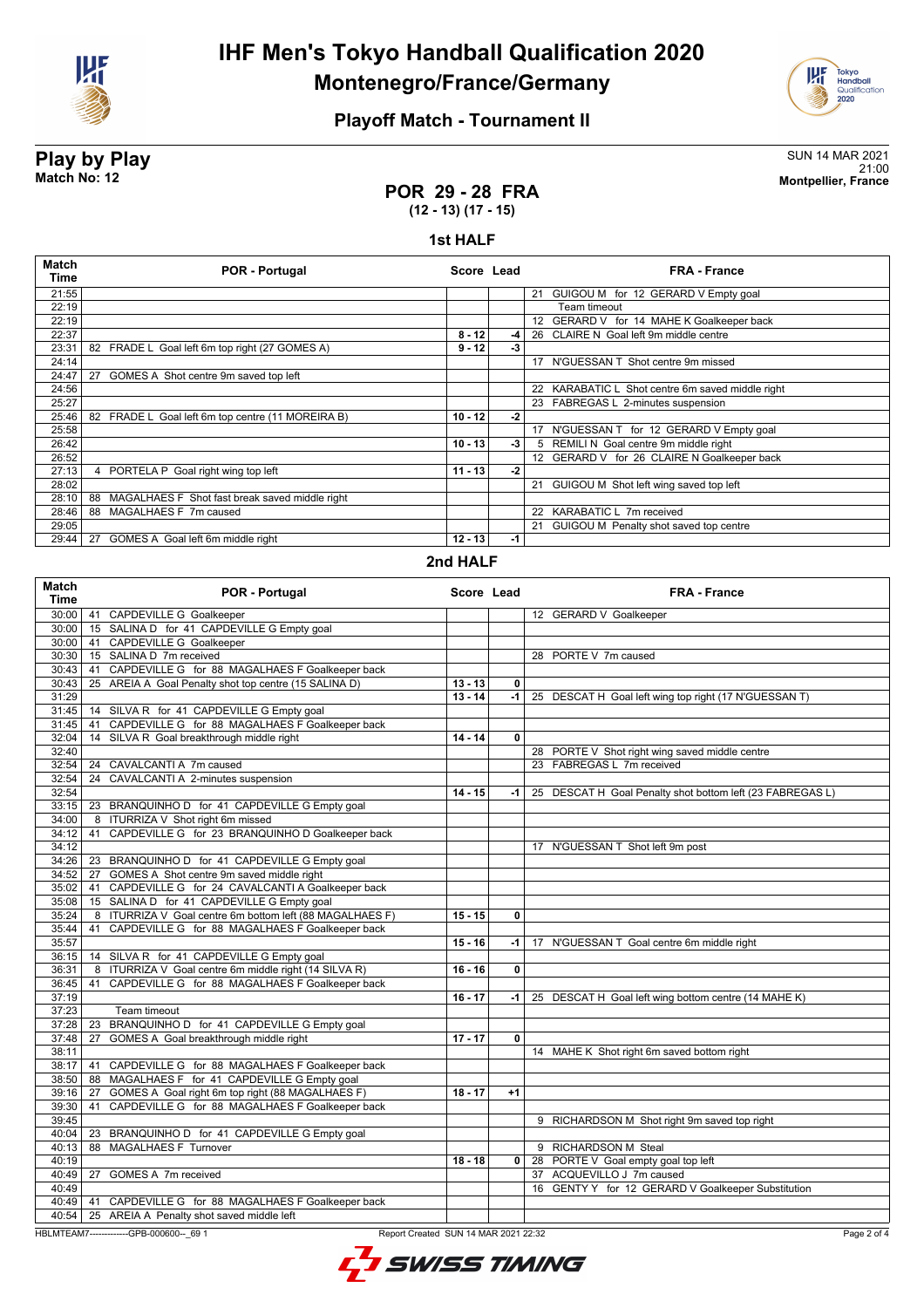

# **IHF Men's Tokyo Handball Qualification 2020 Montenegro/France/Germany**



## **Playoff Match - Tournament II**

#### **Play by Play** SUN 14 MAR 2021 21:00 **Match No: 12 Montpellier, France**

**POR 29 - 28 FRA**

## **(12 - 13) (17 - 15)**

**2nd HALF**

| Match<br>Time  | POR - Portugal                                                                                                 | Score Lead           |              | <b>FRA - France</b>                                                     |
|----------------|----------------------------------------------------------------------------------------------------------------|----------------------|--------------|-------------------------------------------------------------------------|
| 41:09          |                                                                                                                |                      |              | 12 GERARD V for 16 GENTY Y Goalkeeper Substitution                      |
| 41:47          |                                                                                                                | $18 - 19$            | $-1$         | 9 RICHARDSON M Goal right 9m middle left                                |
| 42:13          | 88 MAGALHAES F for 41 CAPDEVILLE G Empty goal                                                                  |                      |              |                                                                         |
| 42:22          | SILVA R 7m received<br>14                                                                                      |                      |              | 37 ACQUEVILLO J 7m caused                                               |
| 42:28          | CAPDEVILLE G for 88 MAGALHAES F Goalkeeper back<br>41                                                          |                      |              |                                                                         |
| 42:28<br>42:28 | 4 PORTELA P Goal Penalty shot top left (14 SILVA R)                                                            | $19 - 19$            | 0            | 16 GENTY Y for 12 GERARD V Goalkeeper Substitution                      |
| 42:41          |                                                                                                                |                      |              | 12 GERARD V for 16 GENTY Y Goalkeeper Substitution                      |
| 43:17          |                                                                                                                | 19 - 20              | -1           | 23 FABREGAS L Goal centre 6m top centre (9 RICHARDSON M)                |
| 43:44          | MOREIRA B for 41 CAPDEVILLE G Empty goal<br>11                                                                 |                      |              |                                                                         |
| 43:50          | MOREIRA B Goal breakthrough bottom centre<br>11                                                                | $20 - 20$            | 0            |                                                                         |
| 44:08          | CAPDEVILLE G for 88 MAGALHAES F Goalkeeper back<br>41                                                          |                      |              |                                                                         |
| 44:24          |                                                                                                                | $20 - 21$            | -1           | 37 ACQUEVILLO J Goal right 6m bottom centre (14 MAHE K)                 |
| 44:45          | 23 BRANQUINHO D for 41 CAPDEVILLE G Empty goal                                                                 |                      |              |                                                                         |
| 45:07<br>45:18 | 25 AREIA A Goal right wing bottom left (11 MOREIRA B)<br>CAPDEVILLE G for 88 MAGALHAES F Goalkeeper back<br>41 | $21 - 21$            | 0            |                                                                         |
| 45:36          |                                                                                                                | $21 - 22$            | -1           | 37 ACQUEVILLO J Goal centre 9m bottom centre                            |
| 46:01          | 23 BRANQUINHO D for 41 CAPDEVILLE G Empty goal                                                                 |                      |              |                                                                         |
| 46:05          | 88 MAGALHAES F Turnover                                                                                        |                      |              | 9 RICHARDSON M Steal                                                    |
| 46:13          | CAPDEVILLE G for 23 BRANQUINHO D Goalkeeper back<br>41                                                         |                      |              |                                                                         |
| 46:44          |                                                                                                                |                      |              | 14 MAHE K Technical Fault                                               |
| 46:48          |                                                                                                                |                      |              | 37 ACQUEVILLO J 2-minutes suspension                                    |
| 47:12          | 88 MAGALHAES F Shot left 6m saved top left                                                                     |                      |              |                                                                         |
| 47:49<br>47:49 |                                                                                                                |                      |              | 17 N'GUESSAN T for 12 GERARD V Empty goal<br>5 REMILI N Technical Fault |
| 47:54          |                                                                                                                |                      |              | 12 GERARD V for 9 RICHARDSON M Goalkeeper back                          |
| 48:33          | 25 AREIA A Goal right wing top left (14 SILVA R)                                                               | $22 - 22$            | $\mathbf{0}$ |                                                                         |
| 48:45          |                                                                                                                |                      |              | 9 RICHARDSON M for 12 GERARD V Empty goal                               |
| 49:01          |                                                                                                                |                      |              | 12 GERARD V for 37 ACQUEVILLO J Goalkeeper back                         |
| 49:08          |                                                                                                                | $22 - 23$            | -1           | 9 RICHARDSON M Goal centre 9m bottom left (5 REMILI N)                  |
| 49:40          | 25 AREIA A Goal right wing top left (14 SILVA R)                                                               | $23 - 23$            | $\mathbf 0$  |                                                                         |
| 49:49<br>49:49 | 8 ITURRIZA V 7m caused<br>12 GASPAR M for 41 CAPDEVILLE G Goalkeeper Substitution                              |                      |              | 17 N'GUESSAN T 7m received                                              |
| 49:49          | 8 ITURRIZA V 2-minutes suspension                                                                              |                      |              |                                                                         |
| 49:49          |                                                                                                                | $23 - 24$            |              | -1   25 DESCAT H Goal Penalty shot top centre (17 N'GUESSAN T)          |
| 50:14          | 14 SILVA R for 12 GASPAR M Empty goal                                                                          |                      |              |                                                                         |
| 50:36          | <b>MOREIRA B Technical Fault</b><br>11                                                                         |                      |              |                                                                         |
| 50:41          | 12 GASPAR M for 27 GOMES A Goalkeeper back                                                                     |                      |              |                                                                         |
| 50:51          |                                                                                                                | $23 - 25$            | $-2$         | 25 DESCAT H Goal fast break bottom left (23 FABREGAS L)                 |
| 50:56<br>51:23 | 27 GOMES A for 12 GASPAR M Empty goal<br>GOMES A Shot right 6m blocked<br>27                                   |                      |              | 17 N'GUESSAN T Block                                                    |
| 51:29          | GASPAR M for 23 BRANQUINHO D Goalkeeper back<br>12                                                             |                      |              |                                                                         |
| 51:32          |                                                                                                                |                      |              | 17 N'GUESSAN T Turnover                                                 |
| 51:52          | 24 CAVALCANTI A Goal fast break bottom right                                                                   | $\overline{24} - 25$ | $-1$         |                                                                         |
| 52:07          |                                                                                                                | $24 - 26$            | $-2$         | 23 FABREGAS L Goal left 6m bottom centre                                |
| 52:15          | CAPDEVILLE G for 12 GASPAR M Goalkeeper Substitution<br>41                                                     |                      |              |                                                                         |
| 52:28          | 25 AREIA A Shot right wing post                                                                                |                      |              |                                                                         |
| 52:49<br>53:20 | 12 GASPAR M for 41 CAPDEVILLE G Goalkeeper Substitution<br>82 FRADE L Block                                    |                      |              | 5 REMILI N Shot centre 9m blocked                                       |
| 53:21          |                                                                                                                |                      |              | 28 PORTE V 2-minutes suspension                                         |
| 53:41          | GOMES A Goal breakthrough middle right<br>27                                                                   | $25 - 26$            | $-1$         |                                                                         |
| 54:02          |                                                                                                                |                      |              | 19 ABALO L for 12 GERARD V Empty goal                                   |
| 54:12          |                                                                                                                |                      |              | Team timeout                                                            |
| 54:40          |                                                                                                                | $25 - 27$            | -2           | 17 N'GUESSAN T Goal left 9m top right                                   |
| 55:08          | GOMES A Shot left 6m post<br>27                                                                                |                      |              |                                                                         |
| 55:15<br>55:36 | CAPDEVILLE G for 12 GASPAR M Goalkeeper Substitution<br>41                                                     |                      |              | 12 GERARD V for 19 ABALO L Goalkeeper back                              |
| 55:40          | 15 SALINA D 7m caused                                                                                          |                      |              | 23 FABREGAS L 7m received                                               |
| 55:43          |                                                                                                                | $25 - 28$            | $-3$         | 25 DESCAT H Goal Penalty shot top right (23 FABREGAS L)                 |
| 56:05          | 8 ITURRIZA V Goal centre 6m top left (14 SILVA R)                                                              | 26 - 28              | -2           |                                                                         |
| 56:10          | MAGALHAES F for 41 CAPDEVILLE G Empty goal<br>88                                                               |                      |              |                                                                         |
| 56:26          | CAPDEVILLE G for 88 MAGALHAES F Goalkeeper back<br>41                                                          |                      |              |                                                                         |
| 56:56          |                                                                                                                |                      |              | 28 PORTE V Technical Fault                                              |
| 57:09          | 14 SILVA R for 41 CAPDEVILLE G Empty goal                                                                      |                      |              |                                                                         |
| 57:16<br>57:29 | AREIA A Goal right wing top left (27 GOMES A)<br>25<br>CAPDEVILLE G for 88 MAGALHAES F Goalkeeper back<br>41   | $27 - 28$            | $-1$         |                                                                         |
| 57:45          |                                                                                                                |                      |              | 9 RICHARDSON M Shot centre 9m saved top left                            |
| 58:00          | BRANQUINHO D for 41 CAPDEVILLE G Empty goal<br>23                                                              |                      |              |                                                                         |

HBLMTEAM7--------------GPB-000600--\_69 1 Report Created SUN 14 MAR 2021 22:32